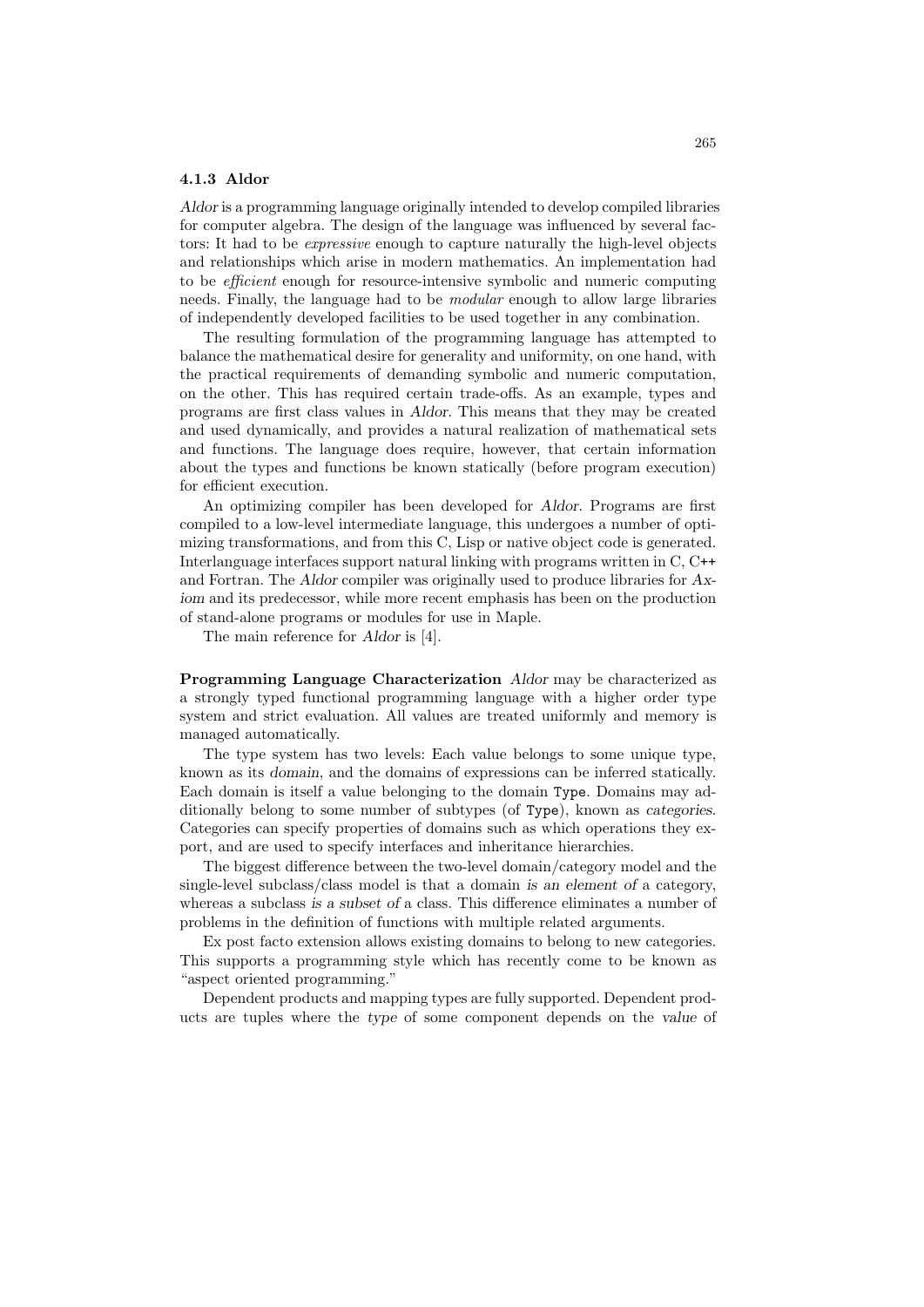another, e.g. (n: Integer,  $m$ : IntegerMod(n)). Dependent mappings are functions where the type of the result depends on the value of an argument, e.g. mod: (Integer, n: Integer) -> IntegerMod(n).

Generic programming is achieved through explicit parametric polymorphism, using functions which take types as parameters and which operate on values of those types, e.g.  $f(R: Ring, a: R, b: R): R == a * b - b * a$ . Object oriented programming can be achieved naturally using dependent product values, e.g. (R: Ring, r: R).

Control flow is explicit and uses a fixed set of language-defined primitives, including the usual conditionals, loops, function call and return, as well as stackoriented exception handling (try/catch). Control abstraction is provided by suspendable/resumable generators which yield values over the course of a computation. Continuations are not supported in order to retain interoperability with languages such as C and Fortran.

In order that application-defined types have equal privilege and power as built-in types, language properties are defined independently of type. For example, overloading of names is not restricted to function valued quantities. Similarly, new types may support literals which appear in source programs. The language itself has very little in the way of predefined types, and in practice the basic types, e.g. Integer, DoubleFloat, Array(T) are all defined in standard libraries.

History The design of Aldor spanned a the period 1985-1995, and successive implementations, led by Stephen Watt. The original use of the language was as a compiled extension language for the Scratchpad II system [1]) at IBM Research. During its development, Aldor was known internally to IBM as  $A^{\sharp}$  ("A sharp") [3].

In 1990/91 IBM partnered with the Numerical Algorithms Group Ltd to release Scratchpad II, and did so under the under the trademark Axiom. The second release of Axiom included the  $A^{\sharp}$  compiler. The interim name "Axiom XL" (for Axiom extension language) was used for a short period by NAG before the legal trade name Aldor was established. From 1996 to 2000, NAG continued to extend Aldor, partially through the support the ESPRIT Frisco project, e.g. adding a Fortran foreign function interface.

The language has drawn ideas from a number of programming languages, including Ada, C++, CPL, Clu, Fortran, Lisp, ML, Pebble and Russel. It has borrowed heavily from an earlier language designed by Richard Jenks and Barry Trager [2] at IBM Research. The most notable differences between Aldor and this predecessor are that Aldor is more heavily functional and dependent types are completely integrated so all expressions have types expressible in the language. The language of [2] required programs to be very highly stylized, with type constructions occurring in particular specialized settings and at top-level only. The ideas Aldor has adopted from this language have been reworked to be strongly orthogonal.

In 2001 Aldor.org was formed to distribute Aldor more widely, and independently of Axiom.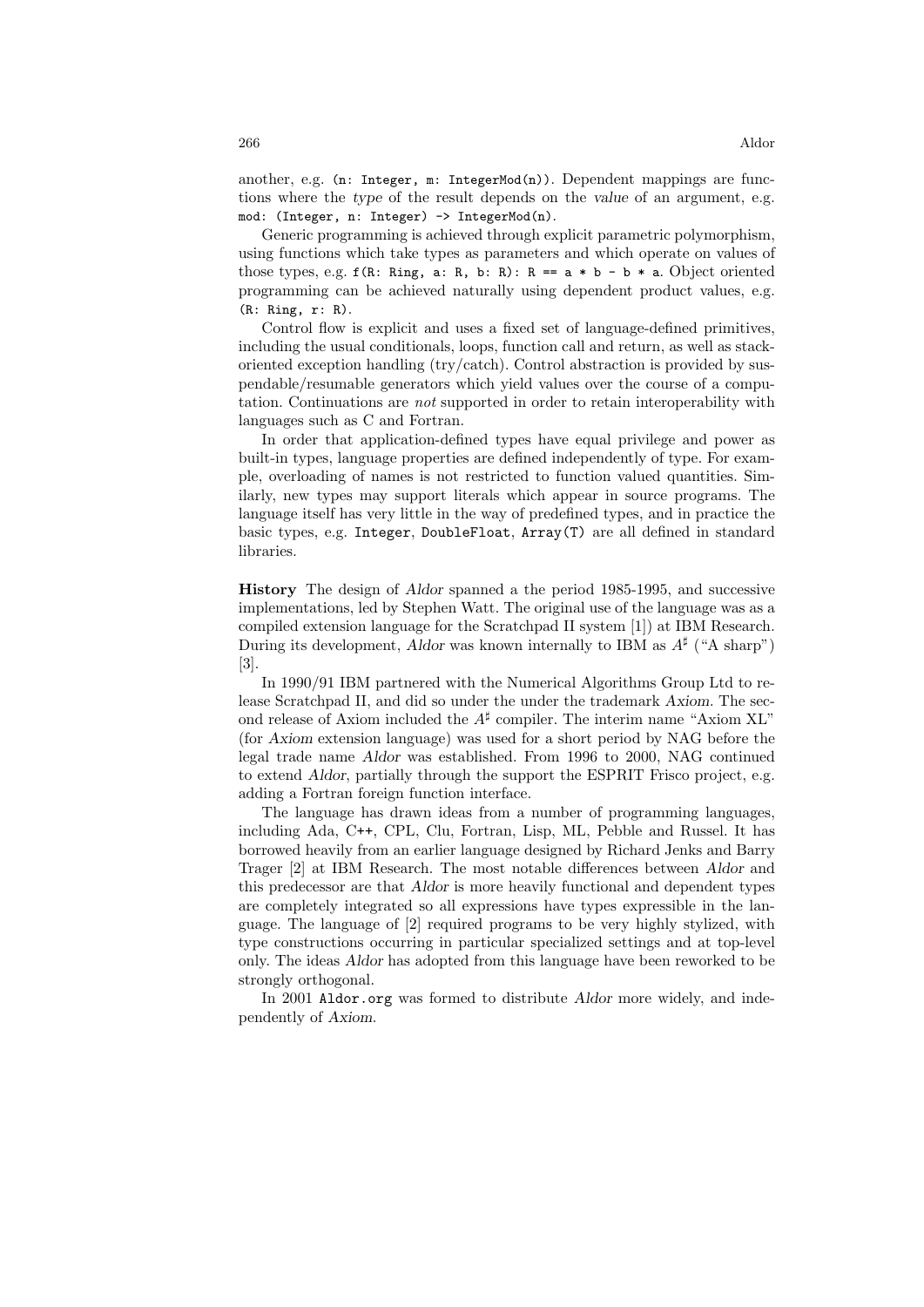Aldor 267

# Examples

### Function definition

```
miniSqrt(x: DoubleFloat): DoubleFloat == {
       r := x;r := (r*r + x)/(2.0*r);r := (r*r + x)/(2.0*r);r := (r*r + x)/(2.0*r);r := (r*r + x)/(2.0*r);r := (r*r + x)/(2.0*r);r := (r*r + x)/(2.0*r);r
}
```
– This function computes a square root by six steps of Newton's method. The value returned by the function, is the value of the expression of its body.

#### Category definition

```
define Logic: Category == BasicType with {
        ~: % -> %; ++ Logical complement.
        \wedge: (\%, \%) \rightarrow \%; ++ Logical 'meet', e.g. 'and'.
        \/: (%, %) -> %; ++ Logical 'join', e.g. 'or'.
        xor: (\%, \%) \rightarrow \%; \quad + Exclusive or.
        default (x: %) \/ (y: %): % == ~(~x /\ ~y);
        default \text{xor}(x: %, y: %): % = (x / \sqrt{y}) / (\sqrt{x / \sqrt{y}});}
```
- A with expression forms a category.
- BasicType is a previously defined category which this extends.
- The comments beginning with ++ are retained as documentation.
- The symbols "%" are ultimately replaced by the domain which belongs to the category. E.g. importing Boolean: Logic will give the operations such as xor: (Boolean, Boolean) -> Boolean.
- The keyword define makes the value of Logic public information. This is necessary in order to know what operations are exported when Logic is used. Normally only the name and type are public information.

#### Category producing function

```
define FiniteLinearAggregate(S: Type): Category ==
        Join(FiniteAggregate S, LinearAggregate S);
```
- This definition gives a function which computes a category.
- The Join primitive constructs a category which is a subtype of all its arguments.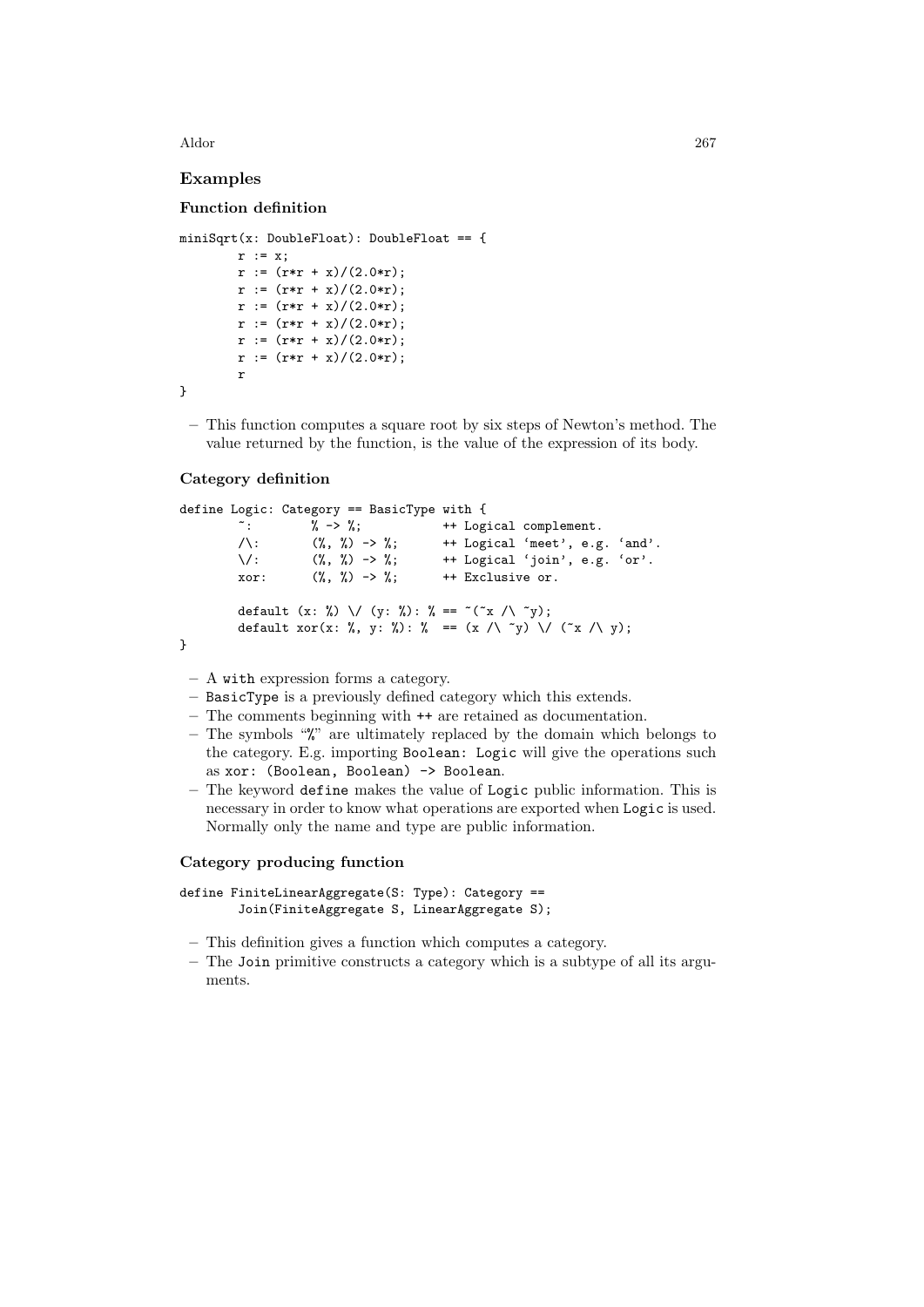### Domain producing function

```
MiniList(S: BasicType): LinearAggregate(S) == add {
        Rep == Union(nil: Pointer, rec: Record(first: S, rest: %));
        import from Rep, SingleInteger;
        cons (s:S, 1:\%) : == per(union [s, 1]);
        first(1: %): S == rep(1).rec.first;
        rest (1: %): % == rep(1).rec.rest;empty (): % == per(union nil);
        empty?(1: %):Boolean == rep(1) case nil;
        sample: % \qquad \qquad == \, empty();
        [t: Tuple S]: % == {
                l := empty();
                for i in length t..1 by -1 repeat
                        l := \text{cons}(\text{element}(t, i), 1);l
        }
        [g: Generator S]: \% == \{r := \text{empty}(); for s in g repeat r := \text{cons}(s, r);
                l := empty(); for s in r repeat l := const(s, 1);
                l
        }
        apply(1: %, i: SingleInteger): S == {while not empty? l and i > 1 repeat
                        (1, i) := (rest 1, i-1);empty? 1 or i = 1 => error "No such element";
                first l
        }
        (out: TextWriter) << (1: %): TextWriter == {
                empty? l => out << "[]";
                out << "[" << first l;
                for s in rest l repeat out << ", " << s;
                out << "]"
        }
}
```
- An add expression constructs a domain object. The domain defines a number of exports, including empty?, generator, << and [\_].
- $-$  Within the domain the types Rep and  $\%$  are distinct, begin the representation and abstract types for values in the domain. The operations per: Rep  $\rightarrow$  % and rep: %-> Rep allow values to be viewed in either way.
- The constructor [\_] taking the generator as an argument first extracts the elements from the generator (for  $s$  in  $g$  repeat ...) secondly reverses the list to place them in the correct order.
- The expression apply(a,b) may be written simply as a b or a.b so defining apply allows the selection notations l.3 . (Juxtaposition and dot associate as  $(f (g h))$  and  $(f g) . h .$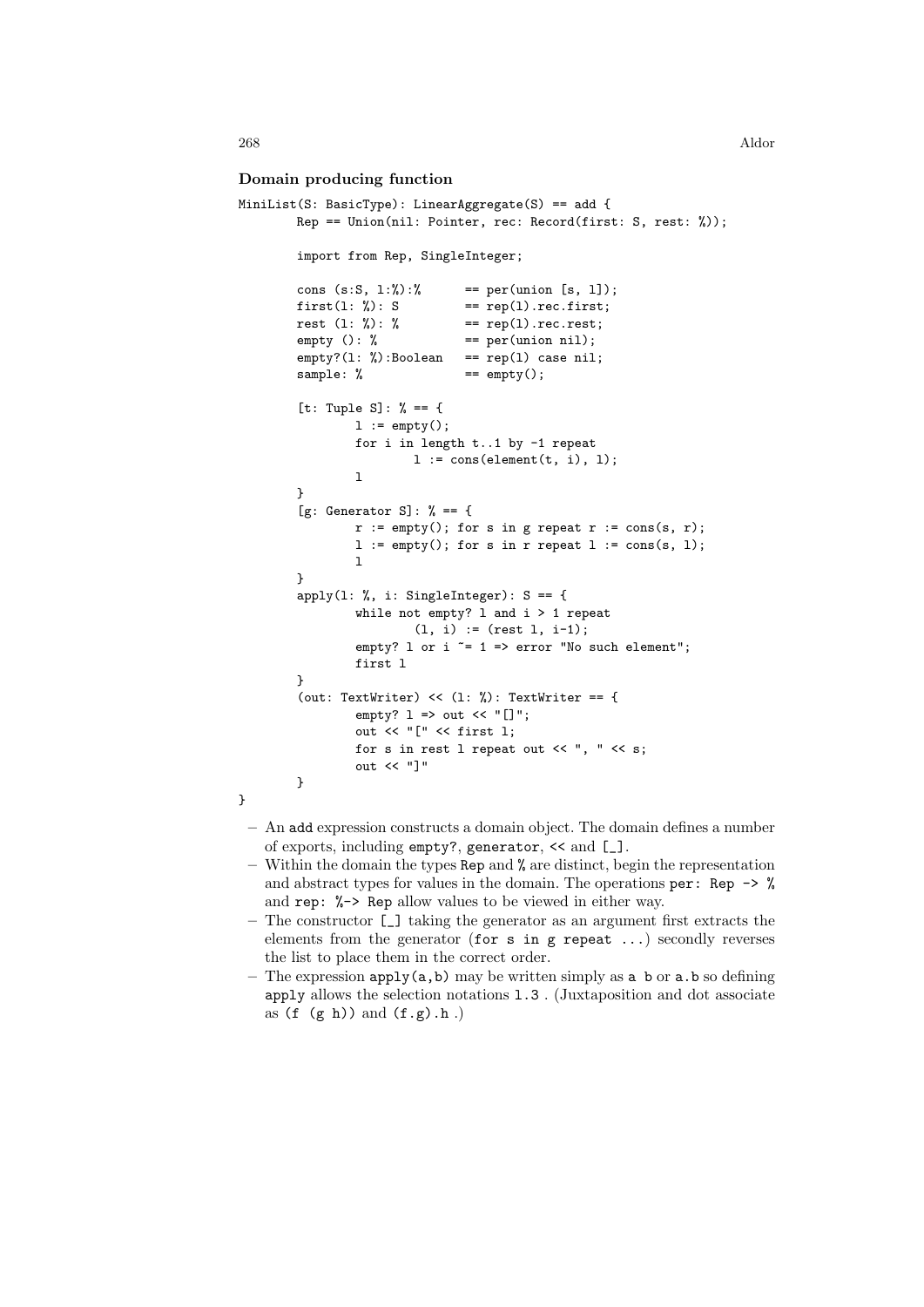Aldor 269

## Conditional category definition

```
define SimplifiedComplex(R: Ring): Category == Ring with {
          if R has Field then Field;
          if R has DenseStorageCategory then DenseStorageCategory;
          complex: (R, R) \rightarrow %;*: (R, \frac{\%}{\%}) \rightarrow \frac{\%}{\%};real: % \rightarrow R;
          imag: % -> R;
          \%i: \%;
}
```
– The if expressions in the category expression assert additional categories under particular conditions.

#### Post facto extension of a domain

```
extend Symbol: Ordered == add {
    import from String;
    (u:%) < (v:%): Boolean == printName(u) < printName(v);
    (u:\%) > (v:\%): Boolean == printName(u) > printName(v);
    (u: %) \leq (v: %): Boolean == printName(u) <= printName(v);
    (u:\%) >= (v:\%): Boolean == printName(u) >= printName(v);
}
import from List Symbol;
```
sort [+"a",+"x",+"i",+"o",+"m"];

– Add ordering operations to an existing domain for symbols. – The syntax +"xxx" forms symbols.

# A higher order program

```
Ag ==> (S: BasicType) -> LinearAggregate S;
swap(X:Ag,Y:Ag)(S:BasicType)(x:X Y S):Y X S==[[s for s in y] for y in x];
al: Array List Integer := array(list(i+j-1 for i in 1..3) for j in 1..3);
print << "This is an array of lists: " << al << newline;
la: List Array Integer := swap(Array,List)(Integer)(al);
print << "This is a list of arrays: " << la << newline;
```
– The swap function takes two aggregate type constructors as arguments and produces a new function to swap aggregate data structure layers.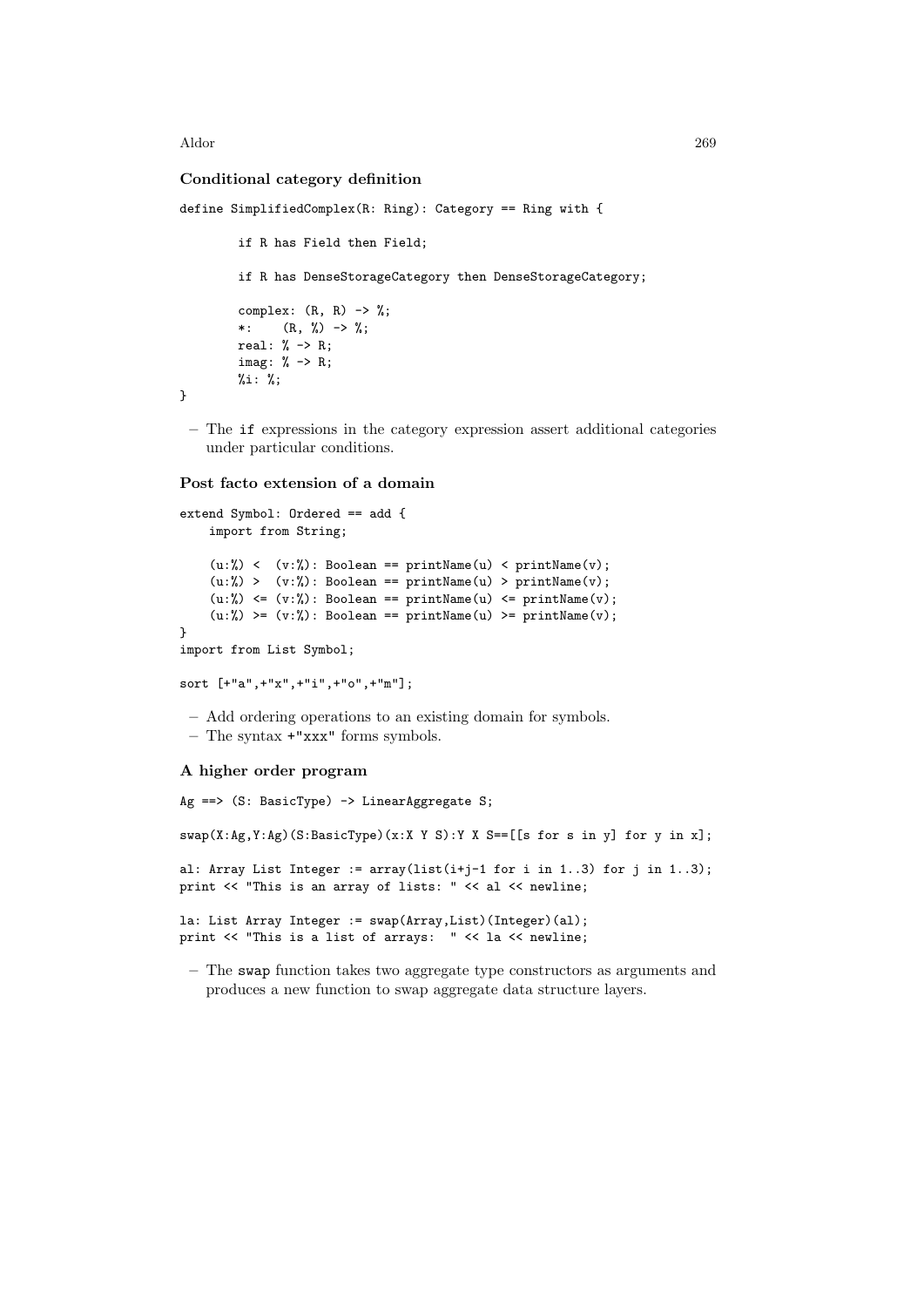## An algebraic domain constructor

```
PolynomialCategory(R: Ring, E: AbelianMonoid): Category == Ring with {
         *: (R, \%) \rightarrow \%;*: (\%, R) \rightarrow \%;
         degree: % -> E;
         monomial: (R, E) \rightarrow \frac{\gamma}{\delta};<br>reductum: \frac{\gamma}{\delta} \rightarrow \frac{\gamma}{\delta};
         reduction:leadingCoefficient: % -> R;
         coerce: R \rightarrow \%;
}
Polynomial(R: EuclideanDomain, Expon: OrderedAbelianGroup):
    PolynomialCategory(R, Expon)
== add {
    Rep == List Term(R,Expon);
    -- Some details omitted ...
    0: % == per nil;degree(x: %): Expon == {
         empty? rep x \Rightarrow 0;
         first(rep x).expon
    }
    leadingCoefficient(x: \%): R == {
         empty?(1 := rep x) => 0;
         first(l).coef
    }
    (xx: %) + (yy: %): % == {
         (x, y) := (rep xx, rep yy);not x \Rightarrow yy;not y \Rightarrow xx;(x0,y0): (first x, first y);
         y0.expon > x0.expon =>
                      per cons(first y,rep(xx + per rest y));
         x0.expon > y0.expon =>
                      per cons(first x,rep(per rest x + yy));
         r: R:= x0.coef + y0.coef;r = 0 \Rightarrow per rest x + per rest y;per cons([x0.expon,r],rep(per rest x + per rest y));
    }
}
```
Stephen Watt (London Ontario)